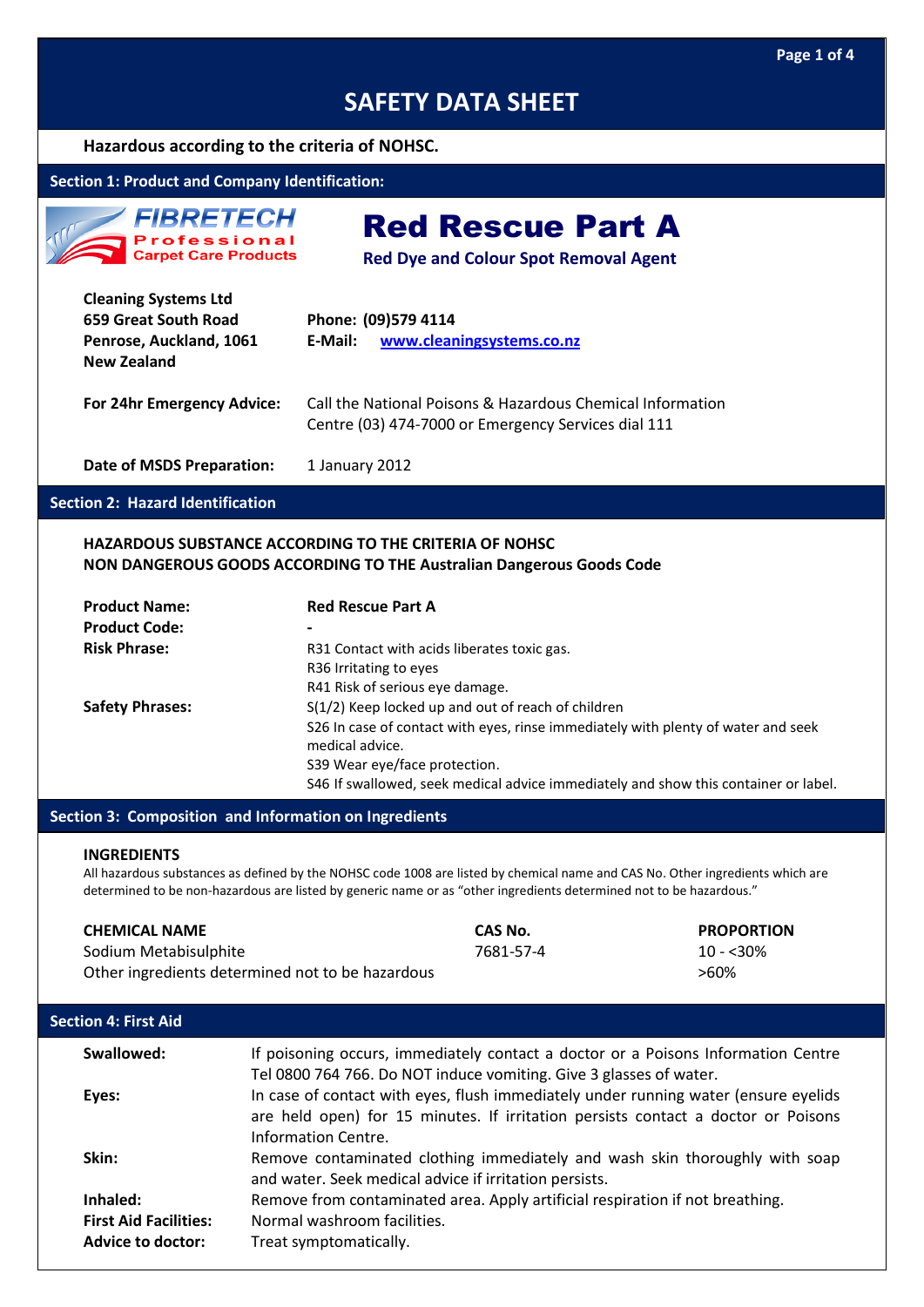| <b>Section 5: Fire Fighting Measures</b>                                                                                                                                                                                                                         |                                                                                                                                                                                                                                                                                                                                                                                                                                 |
|------------------------------------------------------------------------------------------------------------------------------------------------------------------------------------------------------------------------------------------------------------------|---------------------------------------------------------------------------------------------------------------------------------------------------------------------------------------------------------------------------------------------------------------------------------------------------------------------------------------------------------------------------------------------------------------------------------|
| <b>Flammability:</b><br><b>Hazardous Combustion Products:</b>                                                                                                                                                                                                    | Not flammable or combustible.<br>Fire/Explosion Hazard: Use dry chemical, foam or water fog. Wear full body protective clothing with self-<br>contained breathing apparatus (SCBA) and protective gloves. Prevent by any means<br>available to prevent any spillage entering a watercourse.<br>None known                                                                                                                       |
| <b>Section 6: Accidental Release Measures</b>                                                                                                                                                                                                                    |                                                                                                                                                                                                                                                                                                                                                                                                                                 |
| <b>Spills and Disposals:</b><br><b>Personal Protective Equipment:</b>                                                                                                                                                                                            | Large Spills - Absorb on sand, dirt, vermiculite or similar absorbent material. Place<br>into labeled drums and dispose of according to local government regulations.<br>Immediately notify emergency services (Police or Fire Brigade) if the spill is too large<br>for you to safely and effectively handle.<br>Small Spills - Flush away with copious amounts of water.<br>Refer to Section 8 of this MSDS for PPE required. |
| <b>Section 7: Safe Handling Information</b>                                                                                                                                                                                                                      |                                                                                                                                                                                                                                                                                                                                                                                                                                 |
|                                                                                                                                                                                                                                                                  |                                                                                                                                                                                                                                                                                                                                                                                                                                 |
| <b>Storage &amp; Transport:</b><br>Handling:                                                                                                                                                                                                                     | Store in a cool place and out of direct sunlight. Keep container sealed when not in<br>use. Store locked up and out of reach of children. Only store in the original container<br>as supplied by the manufacturer.<br>Always use recommended Personal Protective Equipment (see section 8 of this<br>MSDS). Do not mix with any other chemical unless expressly recommended by the<br>manufacturer.                             |
| <b>Section 8: Exposure Controls and Personal Protection</b>                                                                                                                                                                                                      |                                                                                                                                                                                                                                                                                                                                                                                                                                 |
| <b>Exposure Standards:</b><br><b>Engineering Controls:</b>                                                                                                                                                                                                       | No exposure standards have been assigned to this product.<br>Maintain adequate ventilation at all times. In most circumstances natural ventilation<br>systems are adequate unless the material is heated, reacted or otherwise changed in<br>some type of chemical reaction, then the use of a local exhaust ventilation system is<br>recommended.                                                                              |
| <b>Personal Protection Equipment:</b>                                                                                                                                                                                                                            |                                                                                                                                                                                                                                                                                                                                                                                                                                 |
|                                                                                                                                                                                                                                                                  | Gloves - Not normally required. If extended contact likely then use NBR or vinyl<br>gloves.<br>Goggles - Not normally required. If eye contact is likely then use chemical goggles.<br>Respiratory Protection - Not normally required. If used in confined spaces, select<br>and use respirators in accordance with AS/NZS 1715/1716. The use of half-face P1<br>(dust/mist)respirator with replaceable filters is recommended. |
| <b>Section 9: Physical and Chemical Properties</b>                                                                                                                                                                                                               |                                                                                                                                                                                                                                                                                                                                                                                                                                 |
| Appearance:<br><b>Boiling Point:</b><br><b>Vapour Pressure:</b><br><b>Specific Gravity:</b><br><b>Flashpoint:</b><br><b>Flammability Limits:</b><br><b>Solubility in Water:</b><br><b>OTHER PROPERTIES</b><br><b>Corrosiveness:</b><br><b>Reactivity:</b><br>pH: | Clear colourless liquid with a pungent odour.<br>$100^{\circ}$ C<br>Not available<br>1.00<br>Not flammable<br>Not flammable<br>Completely soluble<br>Not corrosive.<br>Not reactive.<br>2.7                                                                                                                                                                                                                                     |
|                                                                                                                                                                                                                                                                  |                                                                                                                                                                                                                                                                                                                                                                                                                                 |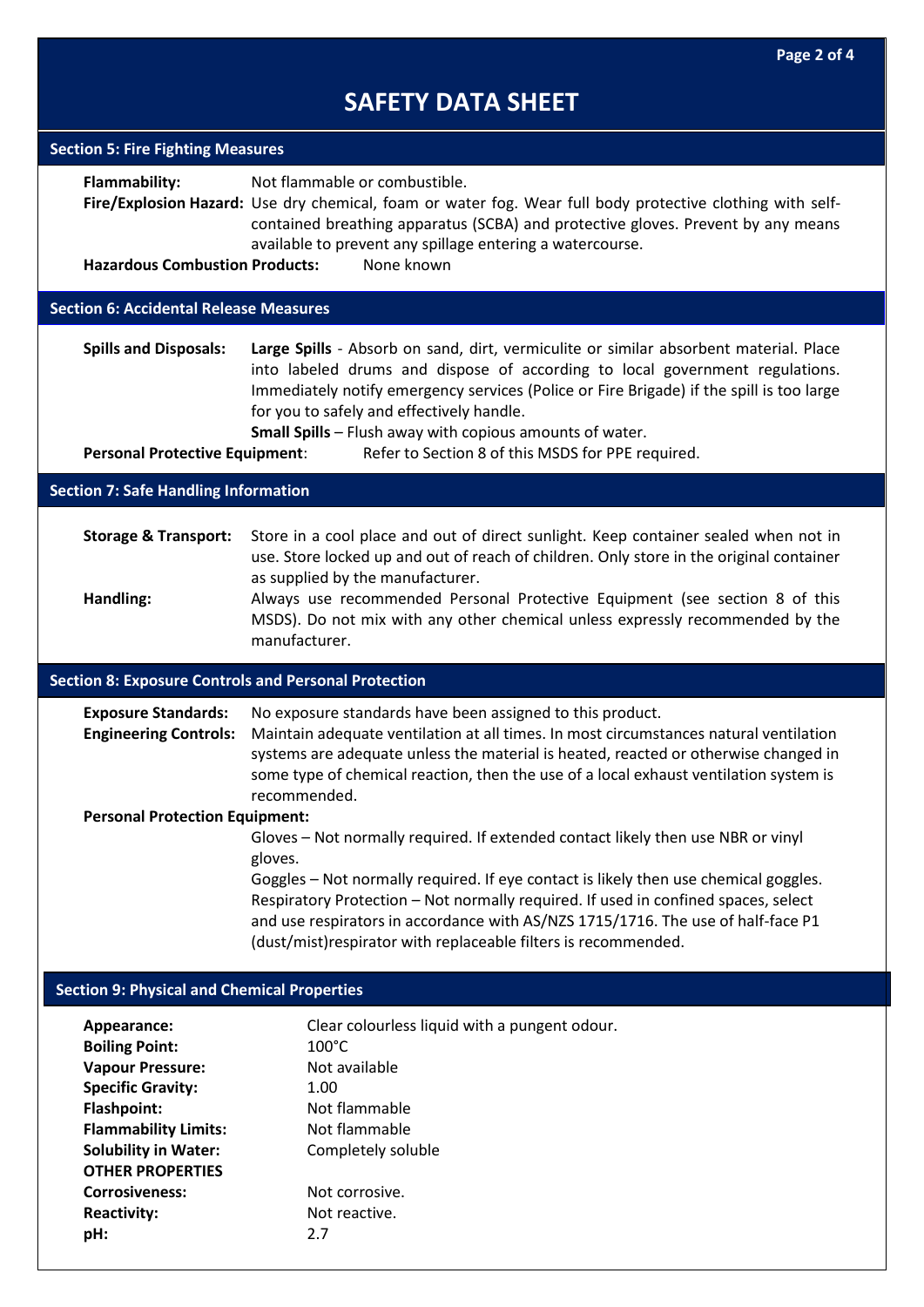### **Section 10: Stability and Reactivity**

| <b>Stability:</b>                        | Stable under normal conditions of use. |
|------------------------------------------|----------------------------------------|
| <b>Hazardous Decomposition Products:</b> | Non known.                             |
| <b>Hazardous Polymerization:</b>         | Will not occur.                        |
| Incompatibilities:                       | Strong acids.                          |
| <b>Conditions to avoid:</b>              | Incompatibilities.                     |
|                                          |                                        |

### **Section 11: Toxicological Information**

| <b>HEALTH EFFECTS</b><br><b>ACUTE</b> |                                                                                                                                                                                                                      |
|---------------------------------------|----------------------------------------------------------------------------------------------------------------------------------------------------------------------------------------------------------------------|
| Swallowed:                            | Will cause severe irritation to mouth, throat and stomach with effects including mucous<br>build-up, irritation to the tongue and lips and pains in the stomach, which may lead to<br>nausea, vomiting and diarrhea. |
| Eye:                                  | Will cause severe irritation to the eyes with effects including: tearing, pain, and temporary<br>blurred vision.                                                                                                     |
| Skin:                                 | May cause irritation to the skin, with effects including; redness, itching and drying/defatting.                                                                                                                     |
| Inhaled:                              | Mists from the product may cause irritation to the nose, throat and respiratory system with<br>effects including; coughing, discomfort, breathing difficulty and shortness of breath.                                |
| <b>CHRONIC</b>                        | Prolonged or repeated skin contact may lead to dermatitis.                                                                                                                                                           |

**Toxicological Information:** There is no toxicological information for the product **Red Rescue Part A**.

### **Section 12: Ecological Information**

**Ecological Information:** There is no ecological information for the product **Red Rescue Part A**.

### **Section 13: Disposal Considerations**

**Disposal Methods:** Recycle all plastic containers using suitable local council recycling facilities. Rinse out the container with clear water. Avoid tipping product directly into the sewer system.

### **Section 14: Transport Information**

**Red Rescue Part A** is not classified as a Dangerous Good for transport or storage.

| <b>UN Number:</b>            | Not allocated |
|------------------------------|---------------|
| <b>Dangerous Goods Class</b> |               |
| and Subsidiary Risk:         | Not allocated |
| <b>Proper Shipping Name:</b> | Not allocated |
| <b>Hazchem Code:</b>         | Not allocated |
| <b>Poisons Schedule No:</b>  | Schedule 5    |